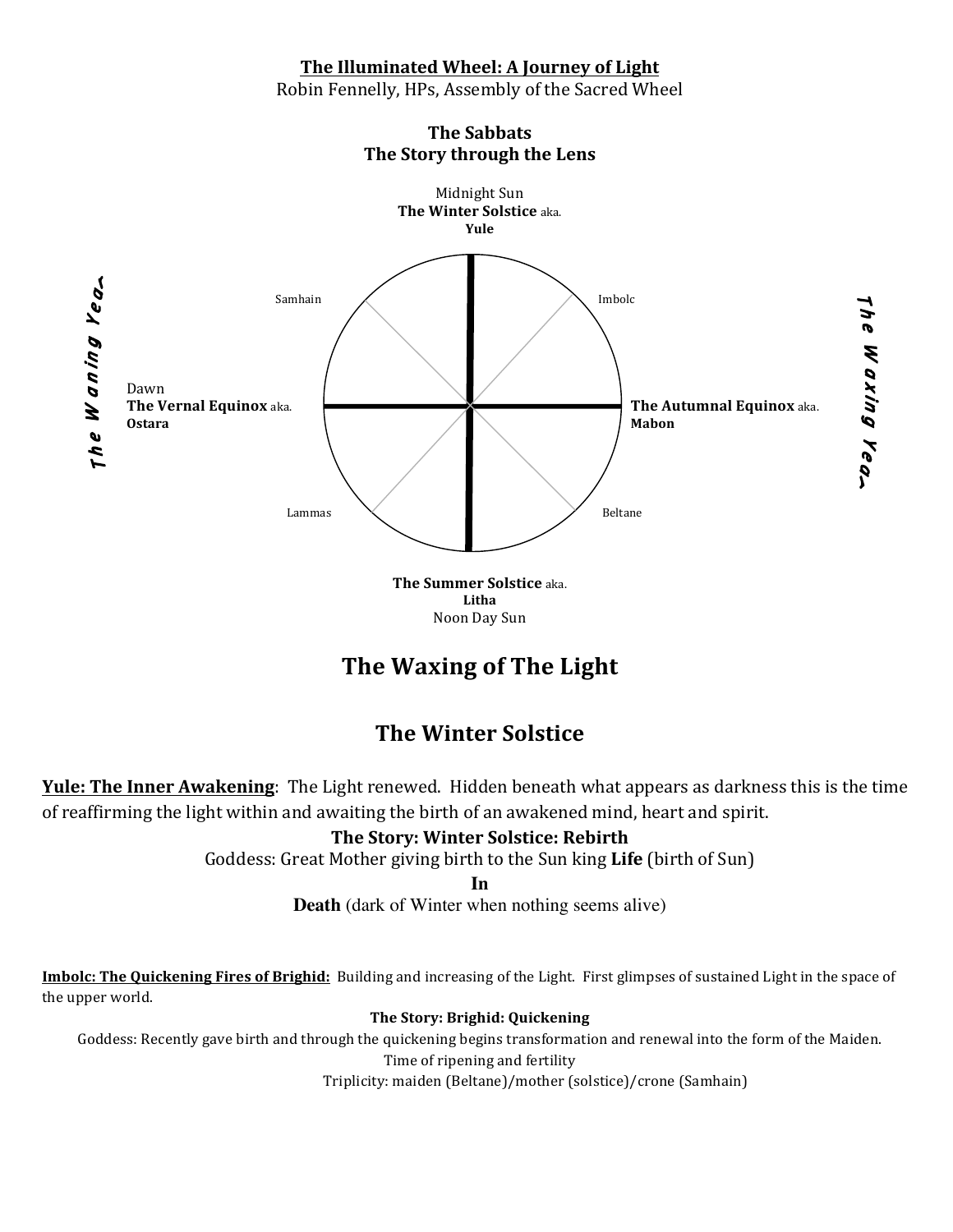## **The Vernal Equinox**

**Ostara: Seeds at Earth's Core:** Dawn -renewal and first beginnings of the increasing state of awareness illuminated by the potential that is held within the fertile space of manifest form

### **The Story: Spring Equinox: Balance/Transition**

As the God is gaining in his strength the Goddess: Maiden aspect has transitioned and transformed through renewal into the eager maiden anticipating the sacred union at Beltane

**Beltane: The Tantra of Beltane:** The Quickening- union of the necessary polarities. the positive and negative charges needed to make the electrical current of Light flow and move to a state of overt Life.

#### **The Story: Beltane: Procreation**

Goddess: Maiden aspect ready to procreate and continue the cycle of life. The God, now A youth, potent and virile

# **The Waning of the Light**

## **The Summer Solstice**

Litha: Igniting the Inner Sun: Noon - ripeness and fullness of potential This is the time of power and strength, that if gathered in its fullness will carry us forward into the waning year.

### **The Story: Summer Solstice: The Great Mother**

Goddess: pregnant at the apex of motherhood. God has reached his full peak as Source of strength and provider to the lands

**Lammas: Sitting in the Place of Sacrifice:** Twilight -First Harvest moving towards sunset and the reaping and gathering of all information and sensorial interactions. Using those lessons gained in preparation for sustaining through the dark night ahead.

#### The Story: Lammas: Sacrifice

Goddess: Earth Mother…That which was planted and begun at Brighid comes to full harvest. Time to reap the fruits of what has been planted to continue the cycle. The God- the willing sacrifice that will re-nourish the land and provide through the winter for all.

## **The Autumnal Equinox**

**Mabon: Opening to the Anima Mundi**: Sunset - preparation for the state of repose ans movement of the Light within towards a state of integration and place of the Hermit. The Soul of the World which animates and informs all things.

### The Story: Autumn Equinox: Transition to Wisdom

Goddess: Duality of both pregnant with child to be born at Solstice; recently widowed by sacrifice of God at Lammas. As she mourns this loss of her consort she enters into her time of wisdom- the Croning